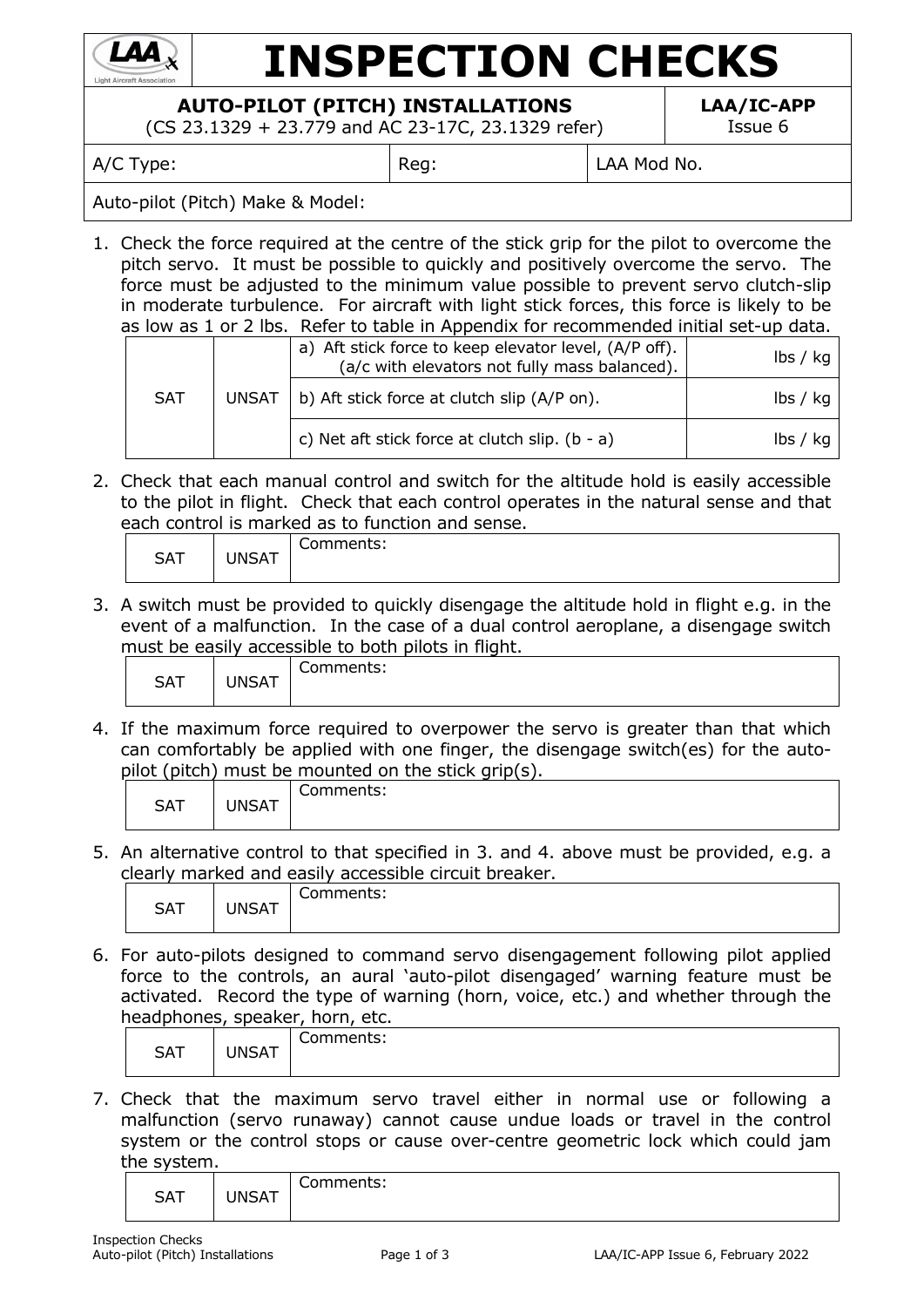8. There must be a clear indication (e.g. a warning light) showing the selected mode of operation. Selector switch position is not by itself adequate. In the case of a dual control aeroplane, the indication must be clearly visible to both pilots.

|            |       | Comments: |
|------------|-------|-----------|
| <b>SAT</b> | JNSAT |           |
|            |       |           |
|            |       |           |

9. Check that each part of the linkage connecting the servo permanently to the flight control system complies with normal requirements for flying control systems with regard to integrity, locking of bolts, strength, freedom from possibility of jamming etc. – specifically, ensure that the servo arm/pulley retaining bolts are installed using thread locking compound unless another acceptable bolt retaining method is employed.

| <b>SAT</b> | <b>JNSAT</b> | Comments: |
|------------|--------------|-----------|
|------------|--------------|-----------|

10.Check the elevators move in the correct sense and with the correct range of movement stop to stop.

| .          |              |           |
|------------|--------------|-----------|
| <b>SAT</b> | <b>JNSAT</b> | Comments: |
|            |              |           |

11.Check the possibility of the servo being coupled up the wrong way round during maintenance is remote (e.g. it should not be possible to install the servo arm at 180 degrees to its normal position and electrical plugs and sockets should be suitably polarised to ensure correct orientation).

| - - - - - - - - - - | ____<br>---------<br>__________________________ |           |  |
|---------------------|-------------------------------------------------|-----------|--|
| <b>SAT</b>          | <b>UNSAT</b>                                    | Comments: |  |
|                     |                                                 |           |  |

12.Placard to be fitted clearly in view of the pilot, stating:

### **'ENGAGEMENT OF AUTO-PILOT BELOW 1000 FT AGL PROHIBITED'**.

| Comments:<br><b>SAT</b> |  | ENGAGENENT OF AGTO TIEGT DEEGIT IGGOTT AGET INGITIEGITED : |
|-------------------------|--|------------------------------------------------------------|
|                         |  |                                                            |

I certify that the above checks have been carried out to my satisfaction.

| ____  | ___<br>___          | ____<br>______<br>. |       |
|-------|---------------------|---------------------|-------|
| Name: | <b>.</b><br>Signed: | Insp.<br>No.:       | Date: |
|       |                     |                     |       |

Note: Valid flight test authorisation issued by LAA Engineering required prior to flight.

#### **Duplicate inspections:**

| Details of work carried out affecting the pitch | $1st$ Inspection by  | $2nd$ Inspection $*$ |
|-------------------------------------------------|----------------------|----------------------|
| control system during auto-pilot installation   | <b>LAA Inspector</b> |                      |
|                                                 | Signature:           | Signature:           |
|                                                 |                      |                      |
|                                                 |                      |                      |
|                                                 |                      |                      |
|                                                 | Insp. No.:           | Authority*:          |
|                                                 |                      |                      |
|                                                 |                      |                      |
|                                                 | Date:                | Date:                |
|                                                 |                      |                      |

\*Note: The 2<sup>nd</sup> inspection may only be carried out by another LAA Inspector, an LAA member/owner/pilot of the aircraft (full pilot's licence no. required as the authority) or a suitably licenced engineer. (Refer to Procedures section of Inspector's manual SPARS and TL 2.04: 'Certification of Maintenance' for full details).